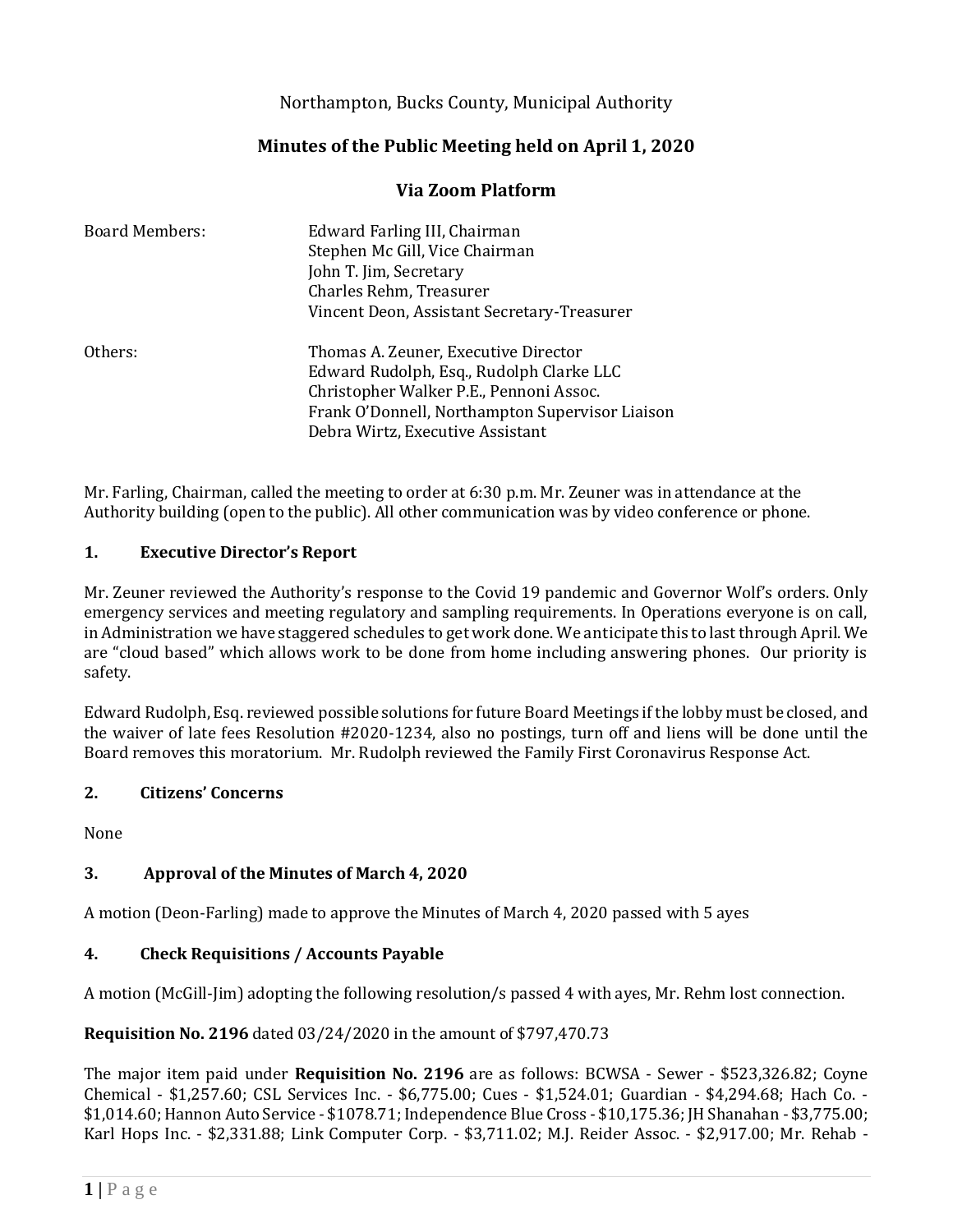\$48,383.33; PECO - \$18,025.44; Pennoni Assoc. Inc. - \$53,547.78; Rudolph Clarke LLC - \$11,230.00; Staples - \$1,028.36; Teamster Health & Welfare Fund - \$17,677.55; Verizon - \$1,169.87 and \$75,000.00 for payroll.

### **5. Resolution 2020-1234 Coronavirus Pandemic**

A motion (McGill-Farling) made to authorize the following Resolution:

#### *RESOLUTION NO. 2020-1234*

#### *RESOLUTION OF THE NORTHAMPTON, BUCKS COUNTY, MUNICIPAL AUTHORITY REVISING ITS RULES, RATES AND REGULATIONS ("RULES") RELATED TO THE TEMPORARY REFRAIN OF THE IMPOSITION OF INTEREST AND CHARGES FOR PUBLIC WATER AND SANITARY SEWER SERVICES TOGETHER WITH SUSPENDING COLLECTION PROCEDURES*

*WHEREAS, the Northampton, Bucks County, Municipal Authority ("Authority") has adopted its Rules as amended from time to time by Resolution No. 540; and*

*WHEREAS, the Authority, from time to time, finds it necessary to amend or revise its Rules; and*

WHEREAS, as a result of the Coronavirus Pandemic causing economic hardship and distress within the Northampton Township community it *is desired by the Authority Board members to lend temporary assistance to its customers to the extent it believes that such assistance will benefit such customers both financially and emotionally; and*

WHEREAS, the Board desires to temporarily amend its Rules during the period of time that the Pandemic remains a significant threat to the *Northampton Township community and more specifically, its customers.*

*NOW, THEREFORE, BE IT RESOLVED, that related to any public water and sanitary sewer services ("Services") provided by the Authority beginning February 1, 2020, no interest or charges shall be imposed by the Authority for late payments, until such time as this temporary forbearance ("Period of Forbearance") shall be terminated by the Authority; and*

*FURTHER RESOLVED, that upon the termination of the Period of Forbearance ("Termination Date"), no method shall be imposed related to Services rendered during the Period of Forbearance and that all calculations of any other unpaid Services, interest and charges shall commence effective thirty (30) days after Authority Board approval of the Termination Date; and*

*FURTHER RESOLVED, that during the Period of Forbearance no termination of Services or any collection methods shall be initiated by the Authority for any unpaid Services occurring during the Period of Forbearance and the period prior to February 1, 2020.*

*In all other respects, the Rules remain in full force and effect.*

*This Resolution ADOPTED at a Public Meeting held on this 1st day of April 2020 and shall be effective immediately.* 

*Northampton, Bucks County, Municipal Authority*

*ATTEST:*

*By: \_\_\_\_\_\_\_\_\_\_\_\_\_\_\_\_\_\_\_\_\_\_\_\_\_\_\_\_\_\_\_\_\_\_\_\_\_\_\_\_\_\_\_\_\_\_\_*

*\_\_\_\_\_\_\_\_\_\_\_\_\_\_\_\_\_\_\_\_\_\_\_\_\_\_ Edward Farling, III, Chairman*

*John T. Jim, Secretary*

passed with 4 ayes

### **6. Award Contract – Annual Lawn Service**

#### A motion (Farling-McGill) made to approve the following;

*WHEREAS, the Northampton, Bucks County, Municipal Authority advertised to bidders for its annual lawn maintenance program (project number NHMA 236018) consistent with the legal bidding requirements for awarding of bids; and*

*WHEREAS, the Authority has received five (5) bids as indicated on bid tabulation sheets prepared by Chris Walker of Pennoni based upon the bid opening on March 31, 2020; and* 

*WHEREAS, Syron Co. of Bensalem, Pennsylvania was the low responsive and responsible bidder.*